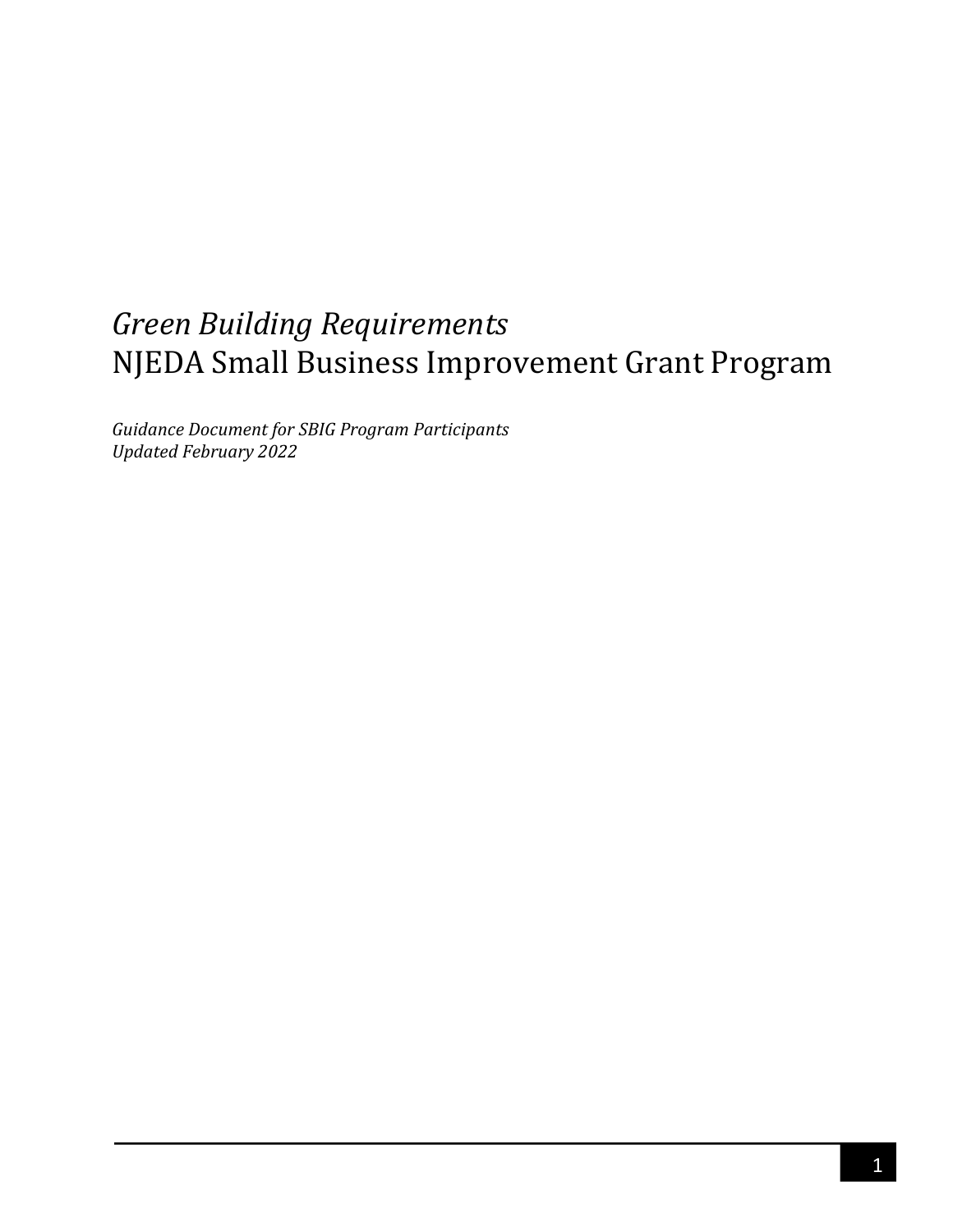#### **Program Info -** *Small Business Improvement Grant Green Building Requirements*

The implementation of energy and water efficient building components, where applicable, are required for all projects that have requested a Small Business Improvement Grant with project costs greater than \$50,000. For projects that are less than \$50,000 then the project is exempt from the following green building requirements.

*The below information is intended to be plain language guidance as to the process NJEDA uses to evaluate compliance with green building standards. For specific questions regarding this process or for more information on specific green building requirements for your project, please contact [greenbuilding@njeda.com](mailto:greenbuilding@njeda.com)*

#### **Basic Application of Green Building Standards**

Minimum energy and water efficiency standards are required for all newly installed Lighting, HVAC & Water Heating equipment and/or Water Closets. If your project has included any one or more building components listed in Table 1, as part of their Small Business Improvement Grant, submit documentation per 'Submission Guidelines' outlined below.

If project does NOT include ANY of the construction components requiring minimum efficiency standards listed in Table 1, check the Not Applicable/Exemption box in the 'Green Building Compliance Approval Form' and submit, via email, to Compliance Approval Form' [greenbuilding@njeda.com](mailto:rwisniewski@njeda.com)

| Category                                                                                                         | <b>Acceptable Measure/Standard</b>                 | <b>Proof of Compliance</b>                                                                                                                      |  |  |
|------------------------------------------------------------------------------------------------------------------|----------------------------------------------------|-------------------------------------------------------------------------------------------------------------------------------------------------|--|--|
| Newly installed lighting<br>improvements including<br>fixtures, ballasts and/or<br>other electrical<br>equipment | <b>Energy Star Qualified Lighting</b><br>Equipment | <b>Manufacturer Specification</b><br>Sheets & Photo<br>Documentation of Installed<br>Equipment.                                                 |  |  |
| Newly installed heating.<br>ventilation, air<br>conditioning & water<br>heating equipment                        | See Table 2                                        | <b>Manufacturer Specification</b><br>Sheets & Photo<br>Documentation of Installed<br>Equipment. Include photo of<br>model and/or serial number. |  |  |
| Water Closets                                                                                                    | 1.28 Gallons per flush                             | <b>Manufacturer Specification</b><br>Sheets & Photo<br>Documentation of Installed<br>Equipment.                                                 |  |  |

#### *TABLE 1: Minimum Green Building Requirements (where applicable)*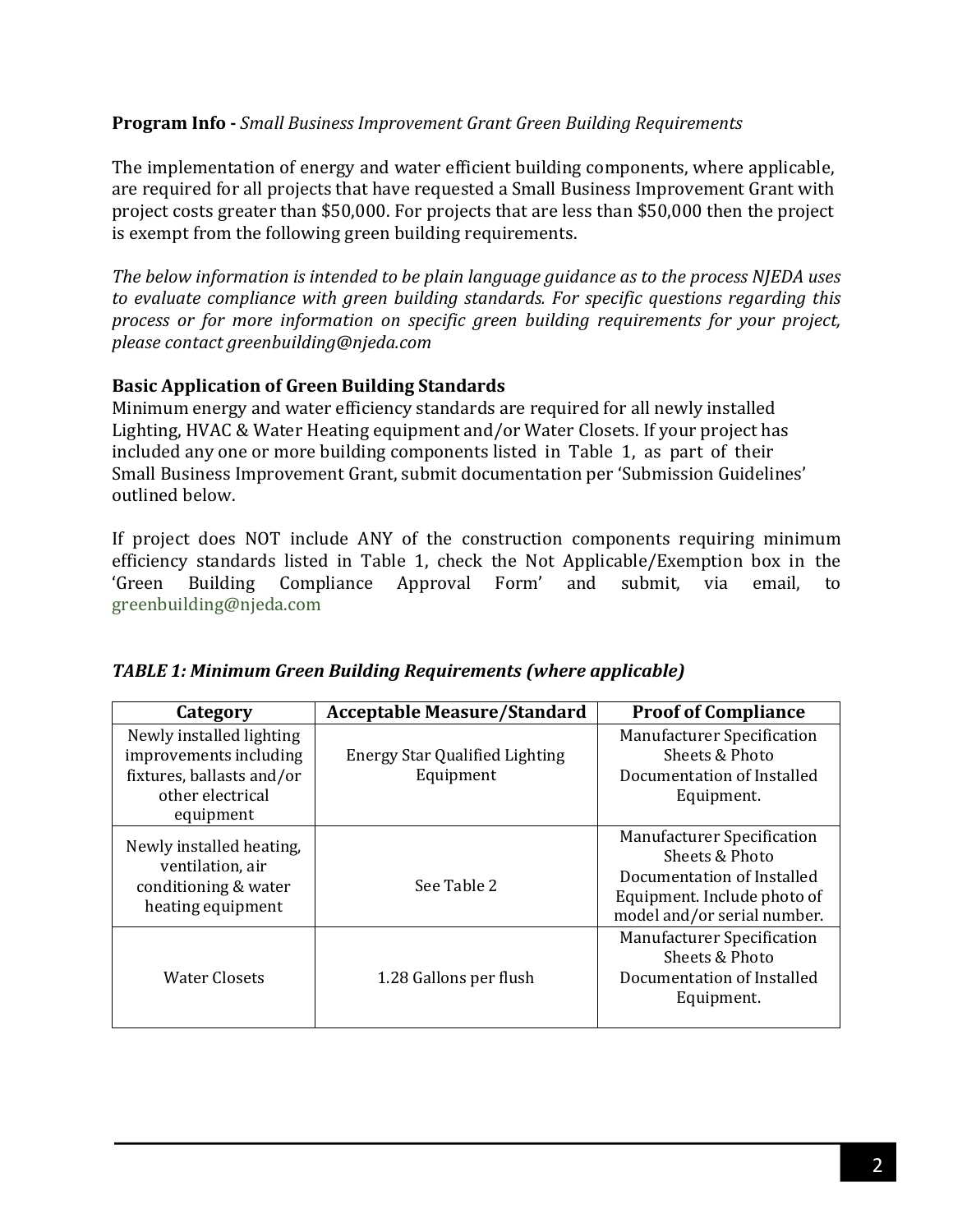*TABLE 2: HVAC & Water Heating Minimum Requirements (where applicable).*

| <b>Equipment Type</b>                                     | <b>Minimum Efficiency Requirement</b>    |  |  |  |
|-----------------------------------------------------------|------------------------------------------|--|--|--|
| <b>Gas Space Heating</b>                                  |                                          |  |  |  |
| Non-Condensing Hot Water Boiler                           | 85% AFUE or Thermal Efficiency           |  |  |  |
| <b>Condensing Hot Water Boiler</b>                        | 88% AFUE or Thermal Efficiency           |  |  |  |
| Non-Condensing Steam Boiler<br>(natural draft)            | 82% AFUE or 79% Thermal Efficiency       |  |  |  |
| Non-Condensing Steam Boiler<br>(all except natural draft) | 82% AFUE or 81% Thermal Efficiency       |  |  |  |
| Gas Furnace                                               | >95% AFUE                                |  |  |  |
| <b>Gas Space Cooling</b>                                  |                                          |  |  |  |
| <b>Indirect Fired Gas Absorption Chiller</b>              |                                          |  |  |  |
| Direct Fired Gas Absorption Chiller                       | >1.1 Full Load COP                       |  |  |  |
| <b>Electric Space Heating &amp; Cooling</b>               |                                          |  |  |  |
| Split & Packaged HVAC                                     | 14 SEER, 11.5 EER or 13.0 IEER           |  |  |  |
| <b>Heat Pump</b>                                          | 14.3 SEER, 11.5 EER, 12.2IEER or 3.4 COP |  |  |  |
| <b>Water Heating</b>                                      |                                          |  |  |  |
| Gas Fired Storage Water Heater                            | 82% Thermal Efficiency or > 0.64 UEF     |  |  |  |
| <b>Gas Fired Tankless Water Heater</b>                    | 90% Thermal Efficiency or > 0.90 UEF     |  |  |  |

*Note: The required minimum efficiency guidelines outlined in Table 2 generally align with existing NJ Board of Public Utilities Clean Energy Program Rebates & Incentives. Additional financial rebates, therefore, MAY be available for projects implementing energy efficiency measures. All projects interested should review the NJ Clean Energy website (www.njcleanenergy.com) for additional details. The NJBPU rebates and incentives are distinct and separate from any financial assistance provided by the NJEDA, through the SBIG Program.*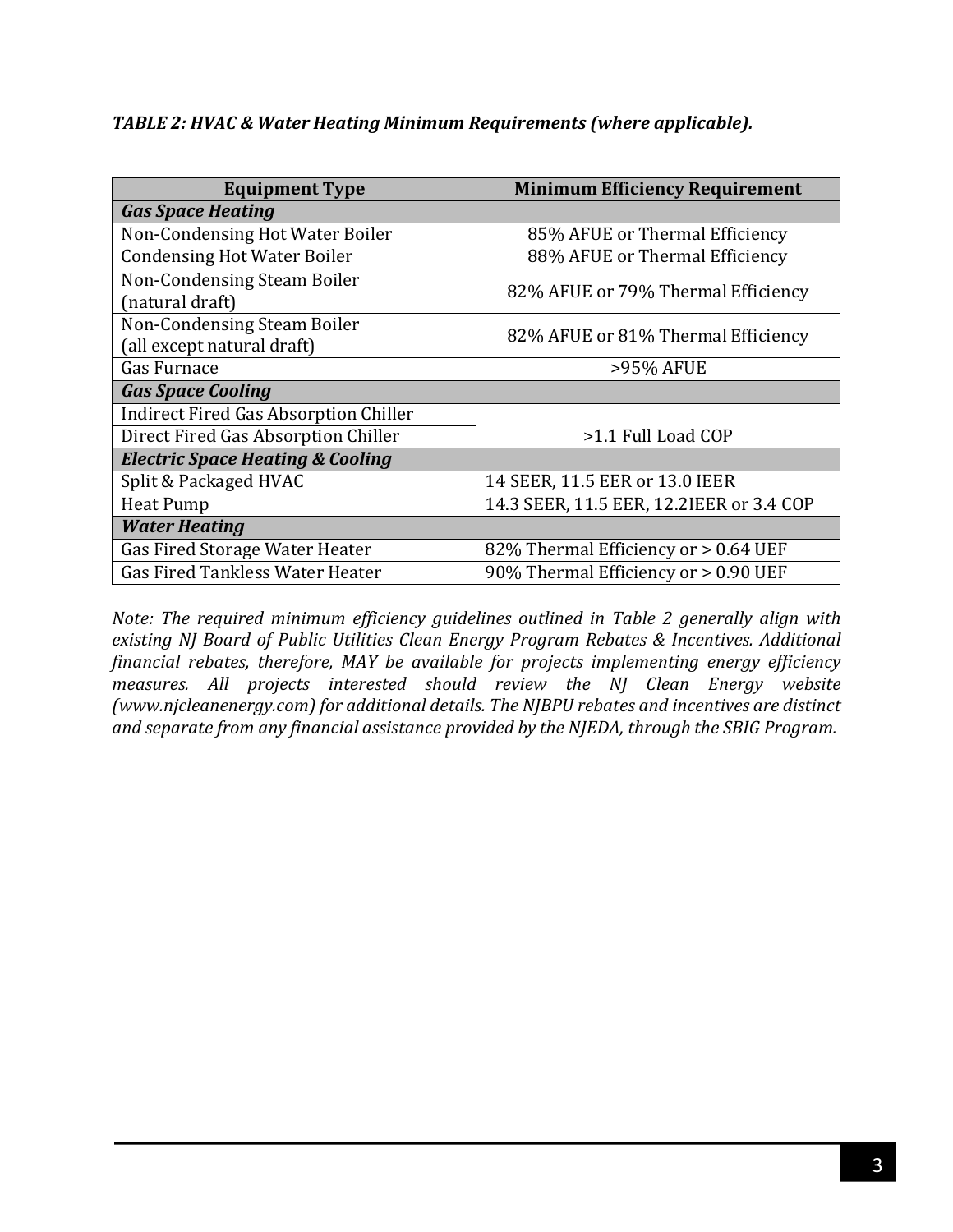#### **Submission Guidelines**

Upon grant reimbursement request, EDA will require that a project's Green Building Approval Form be submitted via email to [greenbuilding@njeda.com](mailto:greenbuilding@njeda.com) with the name of the project in the subject line.

The email should include the following information:

- $\bullet$  NJEDA P #:
- Technical Contact Info (Owner, Architect/Engineer)
- Project Location(s)

And the following components:

- 1. A short summary of project scope.
- 2. Completed Green Building Compliance Approval Form.
- 3. Comprehensive construction budget.
- 4. The compliance documentation (where applicable) identified in Table 1.

The submission of your email along with the required compliance documentation identified in Table 1 & 2 will start the review process.

During this review, EDA will evaluate the project specific green building documentation for compliance with the referenced standards applicable to that specific project type. EDA will than either approve the project documents or advise applicants as to the most applicable amendments to satisfactorily meet the standards. Once all submissions have been reviewed and approved, a project will receive an approved Green Building Compliance Approval letter, clearly stating that the project has met the green building requirements of the program.